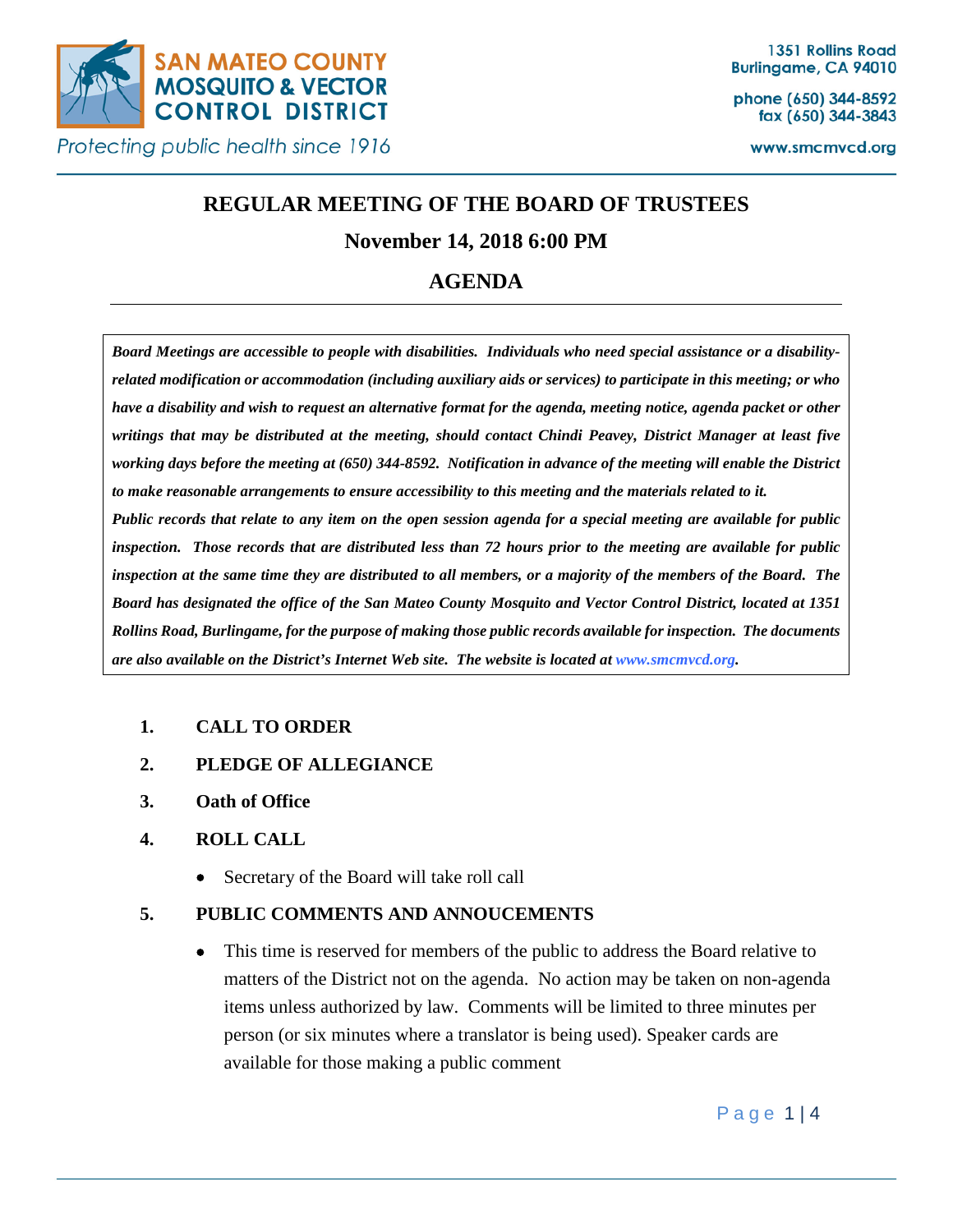### **6. CONSENT CALENDAR**

• All items on the Consent Calendar will be considered by one (or more) action(s) of the Board, unless any Trustee would like to discuss any item listed, in which case, it may be pulled from the Consent Calendar.

A. Approval of Minutes

- 1. Minutes for the Regular Board Meeting, September 12, 2018
- 2. Minutes for the Regular Board Meeting, October 10, 2018

**ACTION:** Motion to approve Consent Calendar

## **REGULAR AGENDA**

- **7. BOARD COMMITTEE REPORTS.** The Chair of each of the following committees will present a brief report on the committee's actions since the last report and present any recommendations to the Board.
	- A. **Environmental and Public Outreach Committee**
	- B. **Policy Committee**
	- C. **Legislative Committee**
	- D. **Manager Evaluation Committee**
	- E. **Finance Committee**

## **8. FINANCIAL REPORT**

Review Financial Report for September 2018.

Finance Director, Richard Arrow

**ACTION:** Motion to approve Financial Report for September 2018

## **9. STAFF REPORTS**

A. Assistant Manager, Brian Weber will provide an update on Field Operations Programs (including Seasonal marsh treatments, airboat, *Aedes aegypti*, etc.)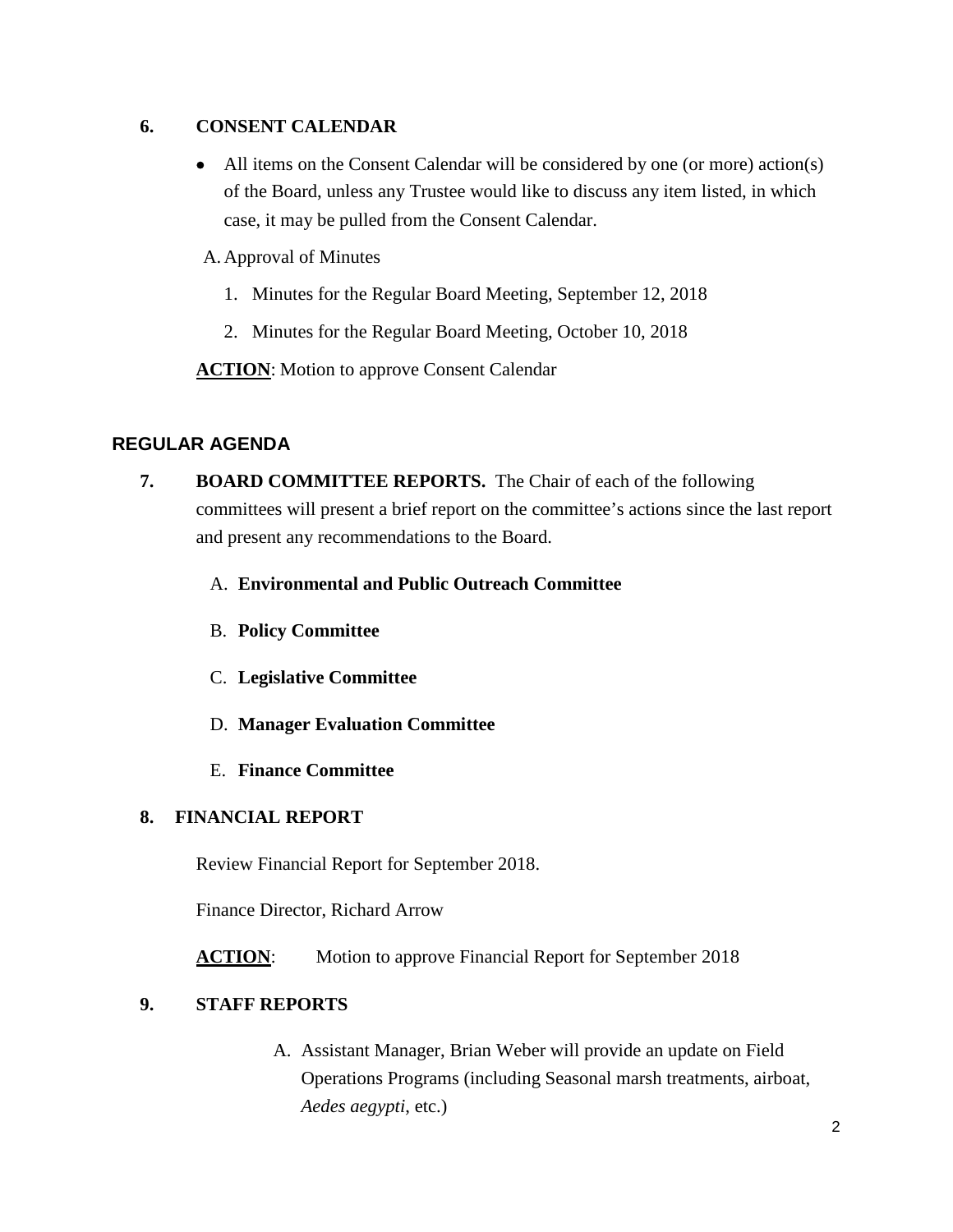- B. Laboratory Director, Angie Nakano will provide an update on District Laboratory Programs (including surveillance efforts for West Nile Virus, *Aedes aegypti*, Ticks, Hantavirus, etc.)
- C. Public Health Education and Outreach Officer, Megan Sebay will provide an update on the District Public Outreach Programs
- **10.** Consideration of updates to five District Finance Policies.
	- *a.* **District Policy 6040 Cash Disbursements** *– no change*
	- *b.* **District Policy 6060 District Insurance Programs –** *update coverage amounts and clarify the language describing the program*
	- c. **District Policy 6090 Accounts Payable Management** *Consider changing the word "expenses" to "expenditures" in Section 6090.20*
	- *d.* **District Policy 6070 Investment of District Funds** *– Consider adding language relating the Capital Projects Reserve Fund Account in the County Treasury to the Equipment Replacement Reserve Fund and Change the name of Equipment Replacement Reserve to the Capital Projects and Equipment Replacement Reserve*
	- *e.* **District Policy 6120 District Reserves** *Add the words "buildings, structures…"to the the description of the purpose of the Equipment Replacement Reserve Fund and change name of this reserve to the Capital Project and Equipment Replacement Reserve Fund. Remove item 7 on disposition of restricted reserve funds from Attachment 3 - Description of the Natural Disaster Emergency Reserve Fund*
	- **ACTION:** Motion to approve changes to District Policies 6040, 6060, 6090, 6070 and 6120 with all proposed changes
- **11.** Consideration of a Resolution transferring funds allocated to the Capital Projects and Equipment Reserve Fund from the General Fund Account to the Capital Fund Account for planned capital purchases. Report by Finance Director, Richard Arrow